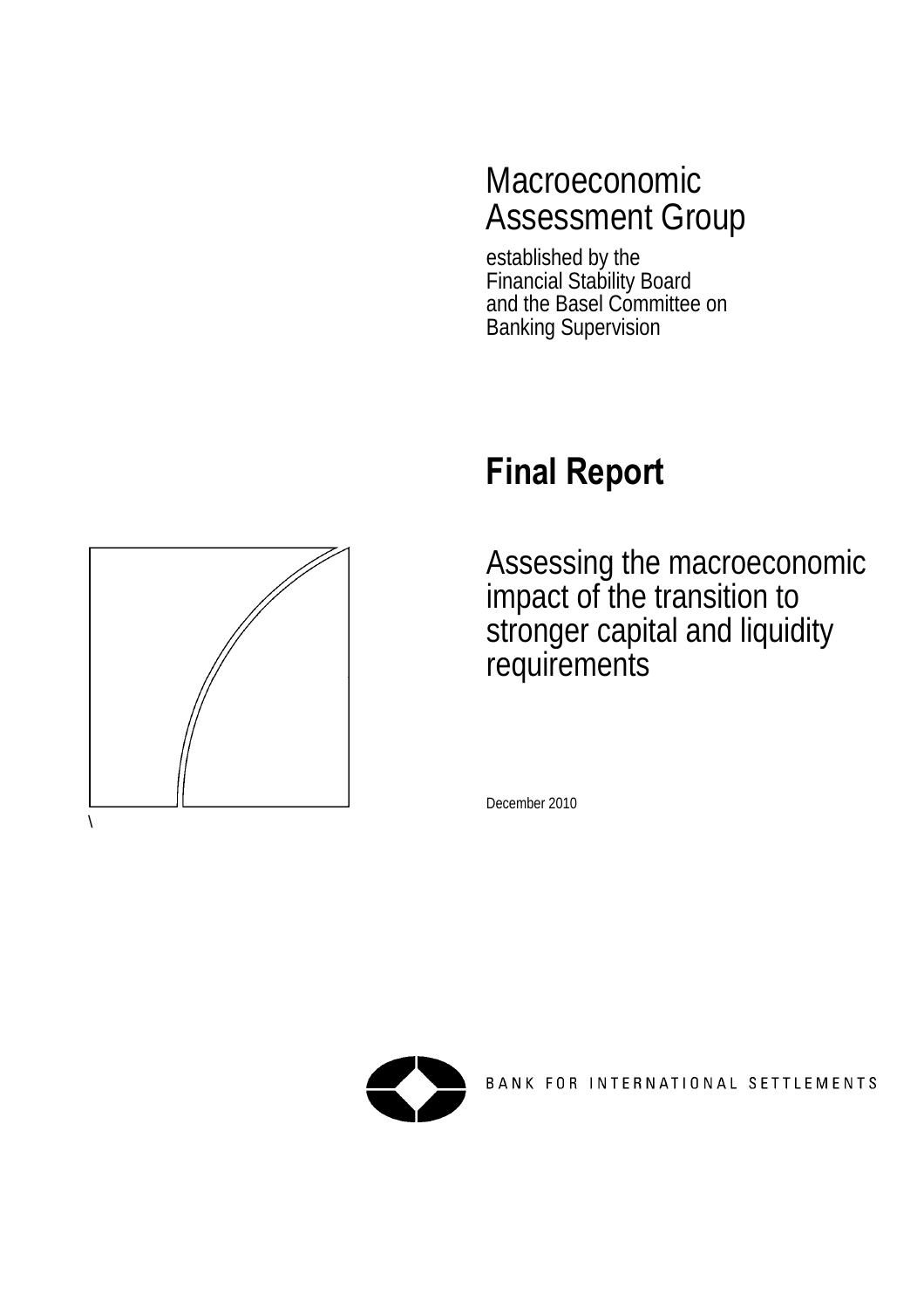Copies of publications are available from:

Bank for International Settlements **Communications** CH-4002 Basel, Switzerland

E-mail: publications@bis.org Fax: +41 61 280 9100 and +41 61 280 8100 This publication is available on the BIS website [\(www.bis.org\)](http://www.bis.org/).

© *Bank for International Settlements 2010. All rights reserved. Brief excerpts may be reproduced or translated provided the source is stated.*

ISSN 1609-0381 (print) ISBN 92-9131-835-3 (print)

ISSN 1682 7651 (online) ISBN 92-9197-835-3 (online)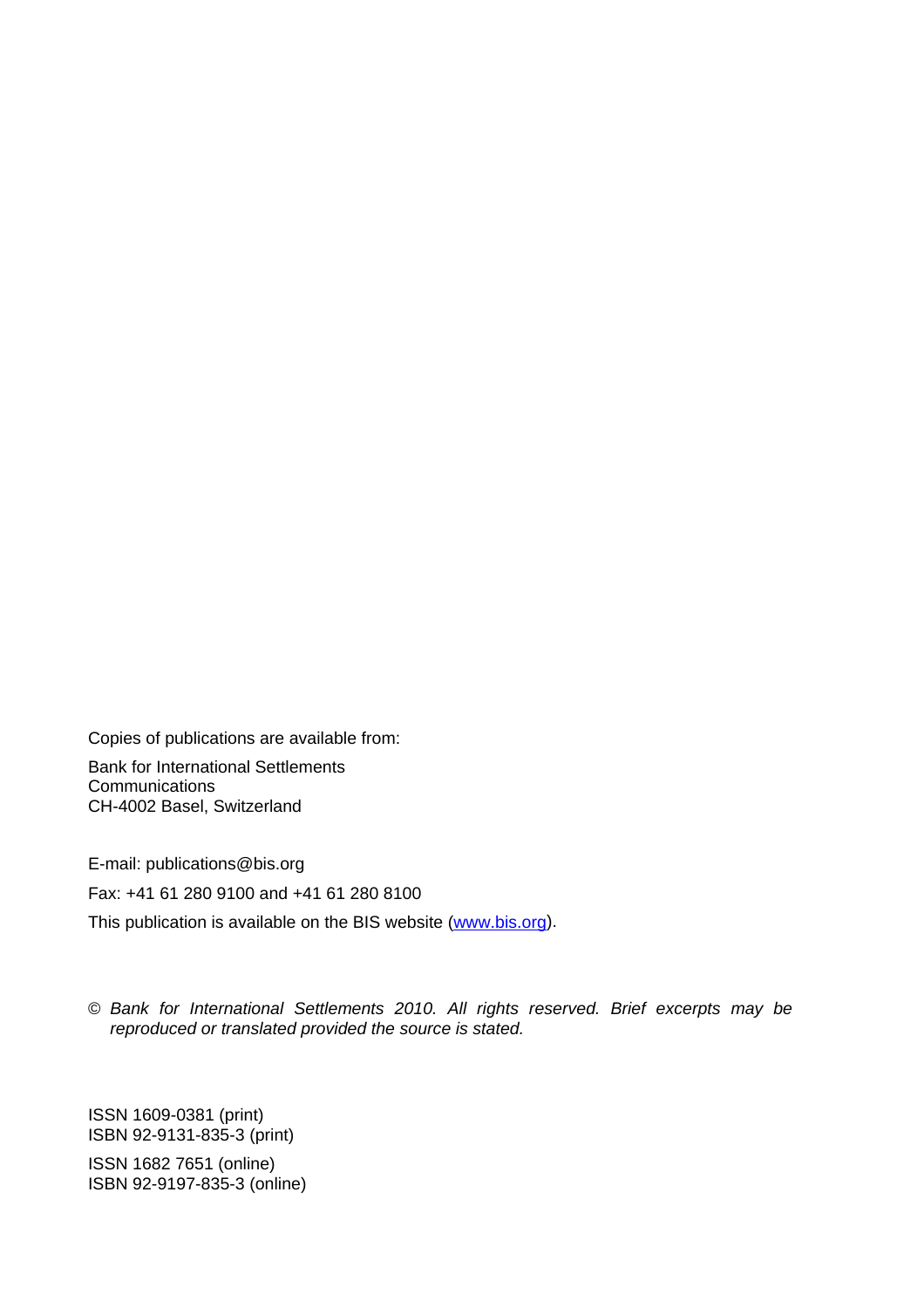### **Contents**

| 2.             |     |                                                                        |  |
|----------------|-----|------------------------------------------------------------------------|--|
|                | 2.1 |                                                                        |  |
|                |     |                                                                        |  |
|                |     | 2.3 The new requirements relative to the global capital shortfall      |  |
| 3 <sup>1</sup> |     | Impact of a more accelerated response of banks to the new requirements |  |
| 4.             |     |                                                                        |  |
|                |     |                                                                        |  |
|                |     |                                                                        |  |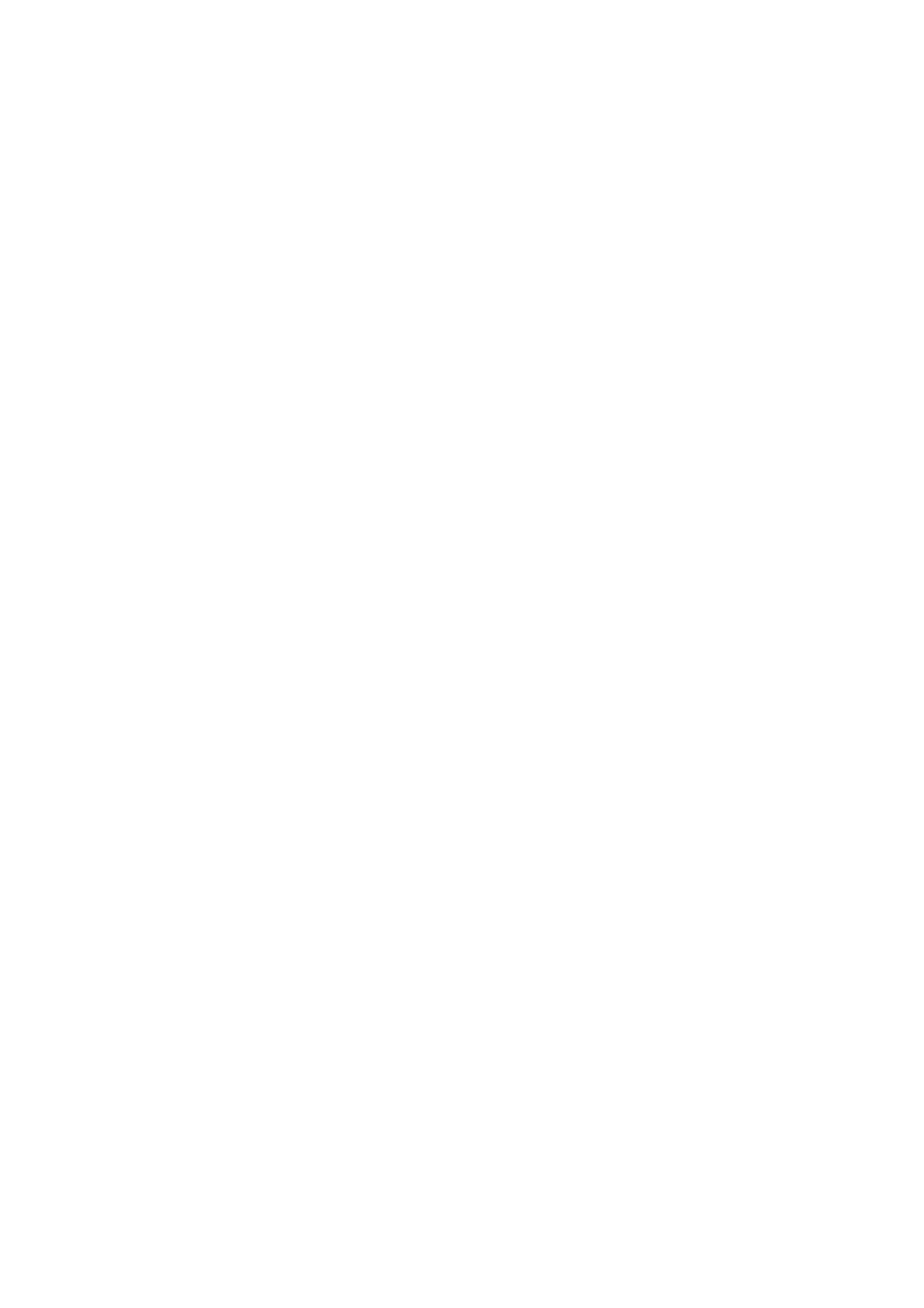#### <span id="page-4-0"></span>**1. Introduction**

The Macroeconomic Assessment Group (MAG) was established in February 2010 by the chairs of the Financial Stability Board and Basel Committee on Banking Supervision to coordinate an assessment of the macroeconomic implications of the Basel Committee's proposed reforms. The membership of the MAG comprises macroeconomic modelling experts from central banks and regulators in 15 countries and a number of international institutions.<sup>[1](#page-4-1)</sup> Stephen Cecchetti, Economic Adviser of the Bank for International Settlements (BIS), was asked to chair the Group.

The MAG's Interim Report<sup>[2](#page-4-2)</sup>, published in August 2010, applied common methodologies based on a set of scenarios for shifts in capital and liquidity requirements over different transition periods. These scenarios served as inputs into a broad range of models developed for policy analysis in central banks and international organisations. Close collaboration with the International Monetary Fund (IMF) was an essential part of this process. The Group also consulted with experts in the private sector and the academic world, through both one-onone interactions and collective roundtables. These discussions provided important context for the MAG's work, particularly on issues that were not captured by members' macroeconomic models.

Taking the median across the results obtained by group members, the Interim Report concluded that a 1 percentage point increase in the target ratio of tangible common equity (TCE) to risk-weighted assets would lead to a maximum decline in the level of GDP of about 0.19% from the baseline path, which would occur four and a half years after the start of implementation (equivalent to a reduction in the annual growth rate of 0.04 percentage points over this period), followed by a gradual recovery of growth towards the baseline. This figure is the sum of 0.16%, the median GDP decline estimated for specific countries by national authorities, and 0.03%, which is the potential impact of international spillovers (reflecting exchange rates, commodity prices and shifts in global demand) as estimated by the IMF. It is important to note that these results apply to any increase in target capital ratios, whether its source be higher regulatory minima for required buffers, changes in the definition of capital or risk-weighted assets, the application of a leverage ratio, or a decision by banks to maintain wider voluntary buffers above regulatory minima. The Interim Report also examined the impact of proposed measures by the Basel Committee to strengthen liquidity regulation. A 25% increase in the holding of liquid assets relative to total assets implemented over four years, combined with an extension of the maturity of banks' wholesale liabilities, was estimated to be associated with a median decline in GDP in the order of 0.08% relative to the baseline trend after 18 quarters.

This Final Report builds on the Interim Report's findings by simulating the macroeconomic impact of the changes to capital standards that were agreed in September 2010 by the group of Governors and Heads of Supervision (GHOS), which oversees the Basel Committee. Among other reforms, the GHOS proposed a strengthened definition of capital; calibrated requirements for minimum capital ratios and for a new capital conservation buffer; and specified a transition path for the new standards.

Drawing on these agreements, the analysis in the MAG's Interim Report has been extended along two dimensions. First, the impact of the transition to stronger requirements is studied assuming a transition period of eight years, in line with the transition path set out in the GHOS statement. Second, while the findings in the Interim Report were presented in terms of the impact of a generic one percentage point increase in target capital ratios, the present

 $\overline{a}$ 

<sup>1</sup> The participants in the Group's work are listed in Annex 1.

<span id="page-4-2"></span><span id="page-4-1"></span><sup>2</sup> <http://www.bis.org/publ/othp10.pdf>.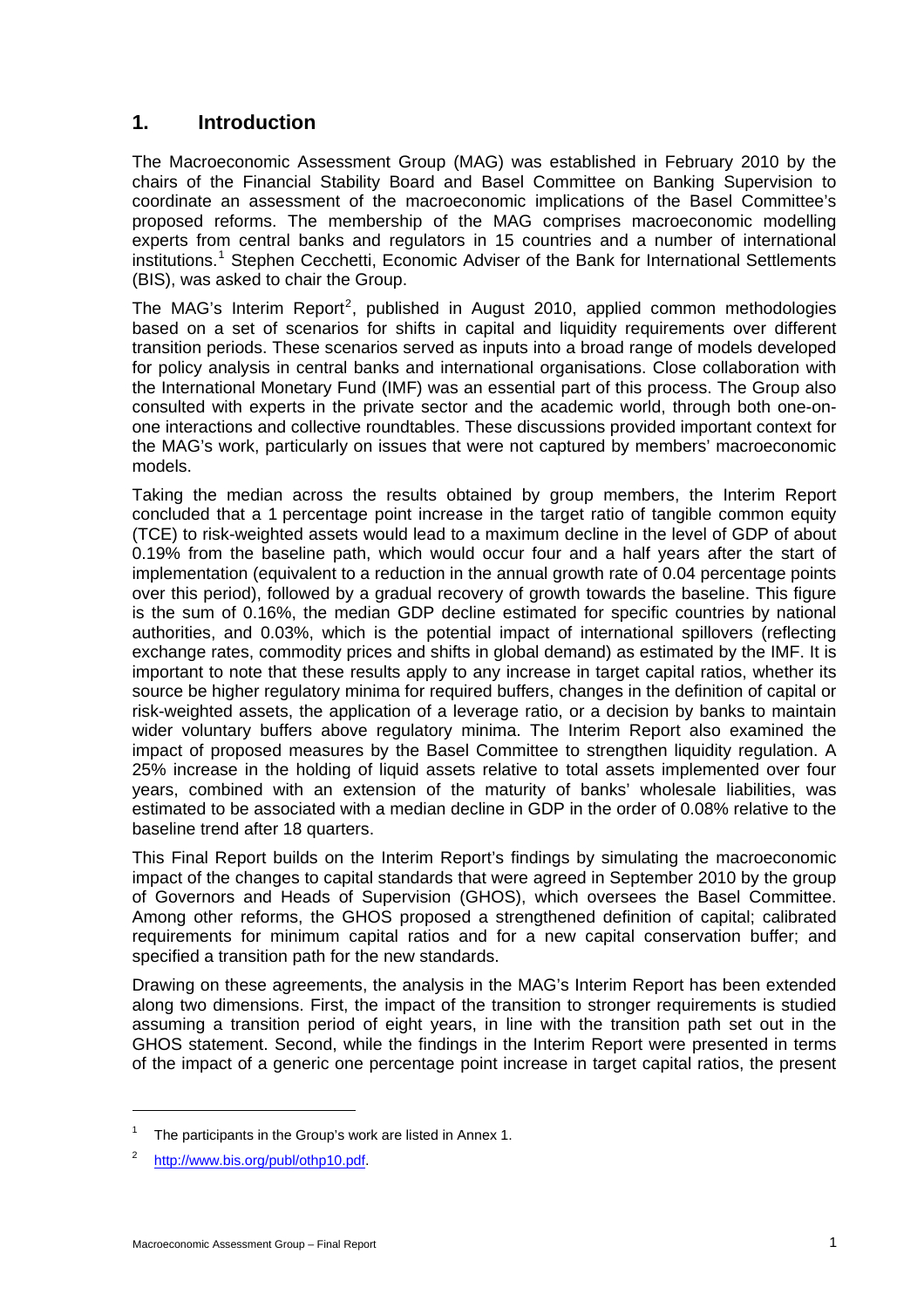report examines the impact of the overall increase in bank capital that will be needed to meet the new requirements. In doing this it makes use of an estimate of the December 2009 level of common equity capital relative to risk-weighted assets in the global banking system, based on the revised definitions in the new framework, drawing on the results of the Quantitative Impact Study (QIS) conducted recently by the Basel Committee, and compares this to what will be required under the agreed minimum ratio and capital conservation buffer.

No additional work was done on the impact of stronger liquidity requirements in this report, in view of the fact that the liquidity requirements are still subject to an observation period. The Liquidity Coverage Ratio will be introduced in 2015 and the Net Stable Funding Ratio in 2018. The estimates for the impact of these measures provided in the Interim Report assume a shorter implementation period than that agreed to by the BCBS, and can therefore be viewed as conservative estimates. Further, as discussed in the Interim Report, it would be inaccurate simply to add the estimated impact of meeting the liquidity requirements to the estimated impact of meeting the capital requirements. Banks' efforts to meet the capital requirements are likely to reduce the adjustments the banks will need to make to meet the liquidity requirements, and vice versa.

Based on the unweighted median estimate across 97 simulations, the MAG estimates that bringing the global common equity capital ratio to a level that would meet the agreed minimum and the capital conservation buffer would result in a maximum decline in GDP, relative to baseline forecasts, of 0.22%, which would occur after 35 quarters. In terms of growth rates, annual growth would be 0.03 percentage points (or 3 basis points) below its baseline level during this time. This is then followed by a recovery in GDP towards the baseline. These results, like the Interim Report estimates, include the impact of spillovers across countries, reflecting the fact that many or most national banking systems would be tightening capital levels at the same time. The estimated maximum GDP impact per percentage point of higher capital was 0.17%, which is slightly less than the 0.19% figure estimated for four-year implementation in the Interim Report. The point at which this maximum impact is reached, the 35th quarter, is quite a bit later than the maximum impact point estimated for four-year implementation in the Interim Report (the 18th quarter). As a result, the projected impact on annual growth rates is less.

As with the conclusions presented in the Interim Report, there are number of reasons why the actual impact could be *greater* than the one reported here. For one thing, banks may attempt to meet the stronger requirements ahead of the timetable set out by the Basel Committee. If they choose to implement the higher requirements in four years, for example, the impact on the level of GDP would be somewhat stronger, and moreover the impact on annual growth would be greater. Second, banks may choose to hold an additional, voluntary buffer of common equity capital above the amounts set out in the new framework. This could increase some of the effects estimated here.

Other factors might lead to a *smaller* GDP impact. First, over the past year many banks have strengthened their capital positions through new equity issuance and retained earnings. This will reduce the amount of additional capital that the system needs to accumulate in the future to meet the requirements. Second, banks have a number of options for responding to the stronger requirements, including reducing costs or shifting their portfolios towards safer assets, which in most cases were not explicitly modelled in the estimations performed by MAG members. These will reduce the need for them to increase loan spreads or cut back on lending volumes, thereby reducing the impact on real activity.

This report, like the MAG Interim Report, focuses only on the transitional costs of stronger capital requirements. The benefits of a well capitalised banking system, in terms of reducing the risk and cost of financial crises and reducing macroeconomic volatility, in turn leading to increased confidence of borrowers and lenders in the stability of the banking system, are well recognised and have been analysed in studies such as the *Assessment of the long-term economic impact of stronger capital and liquidity requirements,* which was published by the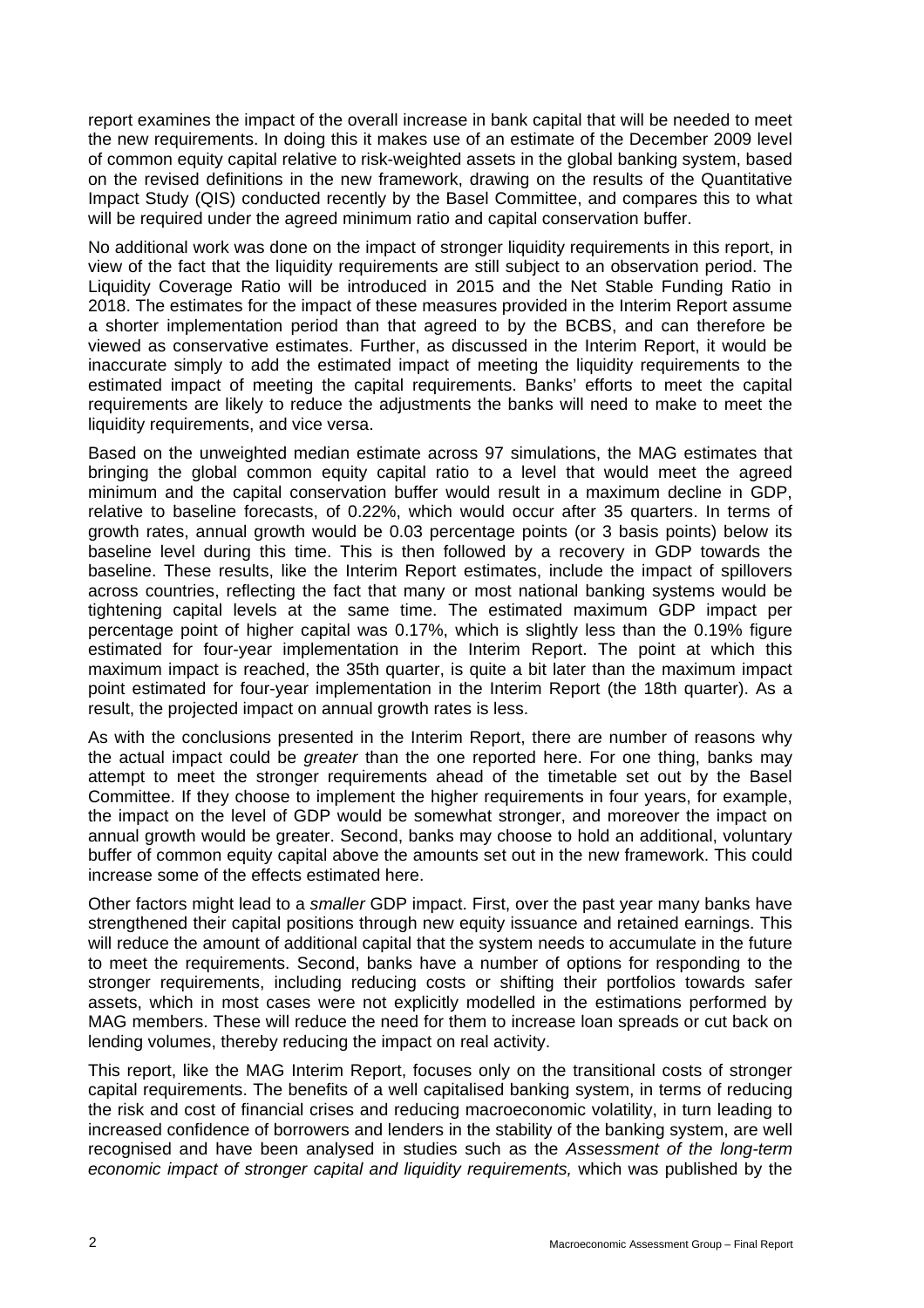Basel Committee in August 2010. $3$  A capital regime materially stronger than ones seen in the recent past is likely to exert a beneficial impact on the macroeconomy that should more than offset the transitional costs of the adjustments that banks need to make to put the regime into practice.

The remainder of this report is organised as follows. Section 2 sets out the MAG's principal findings for the global impact of the calibrated capital requirements as implemented over an eight-year transition period. Section 3 examines how this impact might differ if banks choose to implement the requirements according to a faster schedule than the one required by supervisors. Section 4 offers broad conclusions and identifies open issues. The MAG Interim Report provides more detailed discussions of the transmission channels from bank capital to economic activity and of the methodologies used in the analysis.

#### <span id="page-6-0"></span>**2. Results**

#### **2.1 Impact of a one percentage point increase in capital ratios**

<span id="page-6-1"></span>MAG members drew on forecasting and policy analysis models that have been developed at their home institutions to estimate the impact on GDP of a one percentage point increase in bank capital ratios implemented over eight years. $4$  In most cases the simulations were conducted over a twelve-year time horizon, in order to permit the analysis of developments after implementation has been completed. Banks were assumed to increase capital at a constant pace over these eight years. While the transition schedules agreed by the Basel Committee do not mandate a perfectly linear increase in capital requirements, the assumption of a linear increase was considered to be appropriate, since it would reflect the likelihood that banks would orient their behaviour towards the final capital target, rather than to intermediate thresholds. It should be noted that the increase in capital considered in this report reflects not only higher ratios, but also the phase-in of deductions and other definitional changes, the impact of which will vary from one bank to another.

The set of models used for this analysis was broadly similar to that used to produce the results presented in the group's Interim Report. In some cases, however, new models were added, previously estimated models were dropped, or changes were made to parameters. This was done to reflect the experience gained in the earlier exercise as to the robustness and informativeness of these models for the task at hand. For example, some models that are informative about macroeconomic dynamics over a relatively short time horizon such as two to four years are less useful over longer horizons such as eight years. A total of 97 sets of model results were submitted by group members.<sup>[5](#page-6-4)</sup>

The lower right-hand panel of Graph 1 portrays the unweighted median path, across these 97 models, of the impact on GDP of a one percentage point increase in capital ratios implemented over eight years (32 quarters). Along this median path, GDP falls steadily relative to its baseline path, reaching a level 0.15% below baseline before recovering. This maximum impact occurs in the 35th quarter after the start of implementation, just under a year after implementation is completed. By the last quarter of the simulation (which members

<span id="page-6-2"></span><sup>3</sup> [http://www.bis.org/publ/bcbs173.pdf.](http://www.bis.org/publ/bcbs173.pdf)

<span id="page-6-3"></span><sup>4</sup> National implementation of the new minima by supervisors is set to begin in January 2013, with the full set of requirements, including the capital conservation buffer and revised definitions, to be in place by January 2019. For the purposes of this study, we assume that banks begin to increase their capital ratios gradually from the start of 2011, resulting in an eight-year transition period.

<span id="page-6-4"></span><sup>5</sup> Annex 2 describes the methodologies used and lists the number of submitted models by country or institution.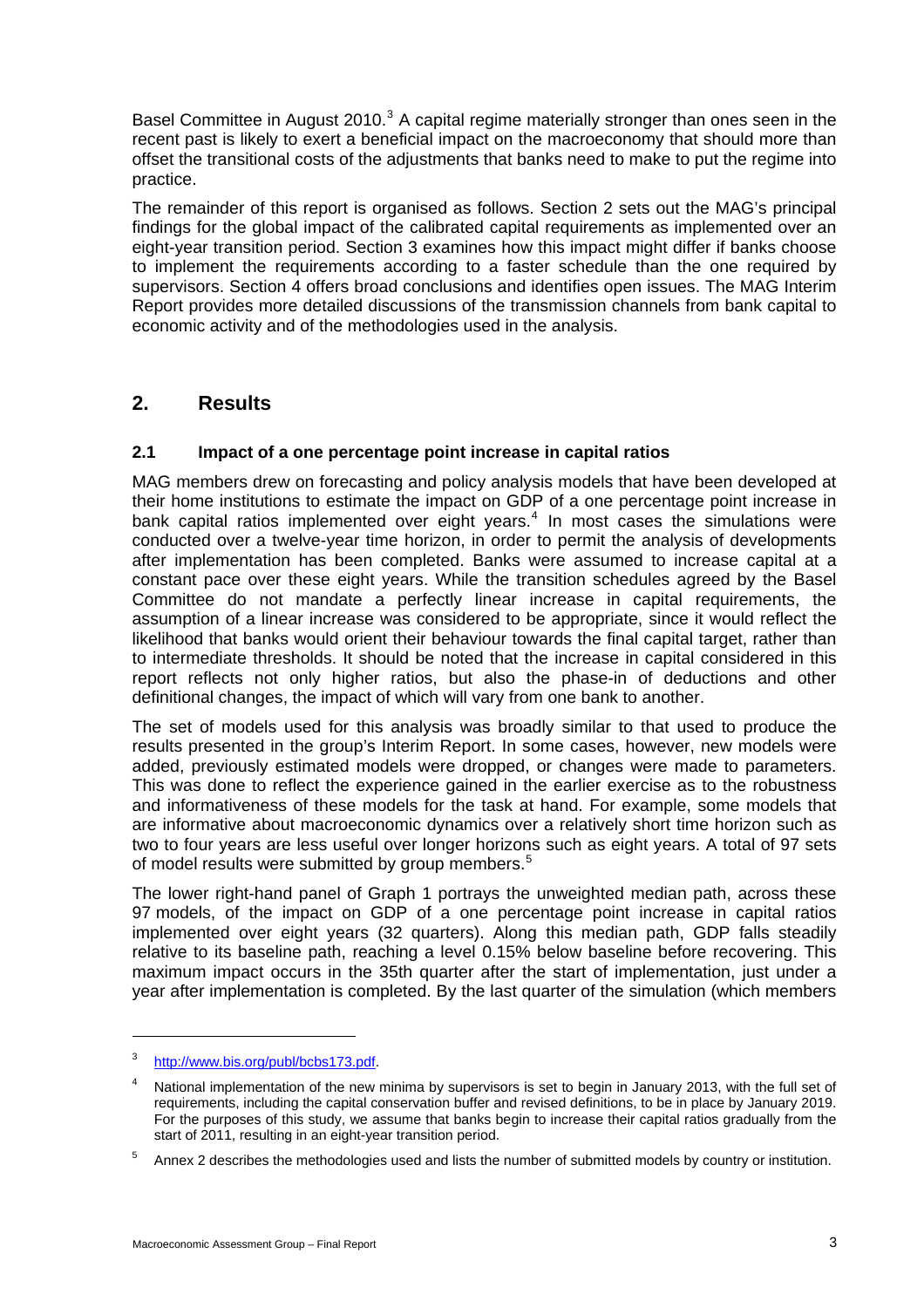ran for 48 quarters, i.e. 12 years), GDP has recovered to a level 0.10% below baseline. The middle right-hand panel of Graph 1 shows the distribution of GDP estimates for the 35th quarter across the models submitted.



**Aggregate impact of a 1 percentage point increase in the target capital ratio, excluding spillover effects: distribution of estimated** 

Graph 1

<sup>1</sup> Distributions are computed across the 89 cases used in the MAG Interim Report, excluding those designed to measure the impact of international spillovers.  $2$  Distributions are computed across the 97 cases contributed the MAG Final Report, excluding those designed to measure the impact of international spillovers. The shaded areas indicate the range between the 20th and 80th percentile. The vertical line indicates the unweighted<br>median at the quarter indicated (measured from start of implementation). <sup>4</sup> The vertical lines indicate the and (for the eight-year case) 35th quarters.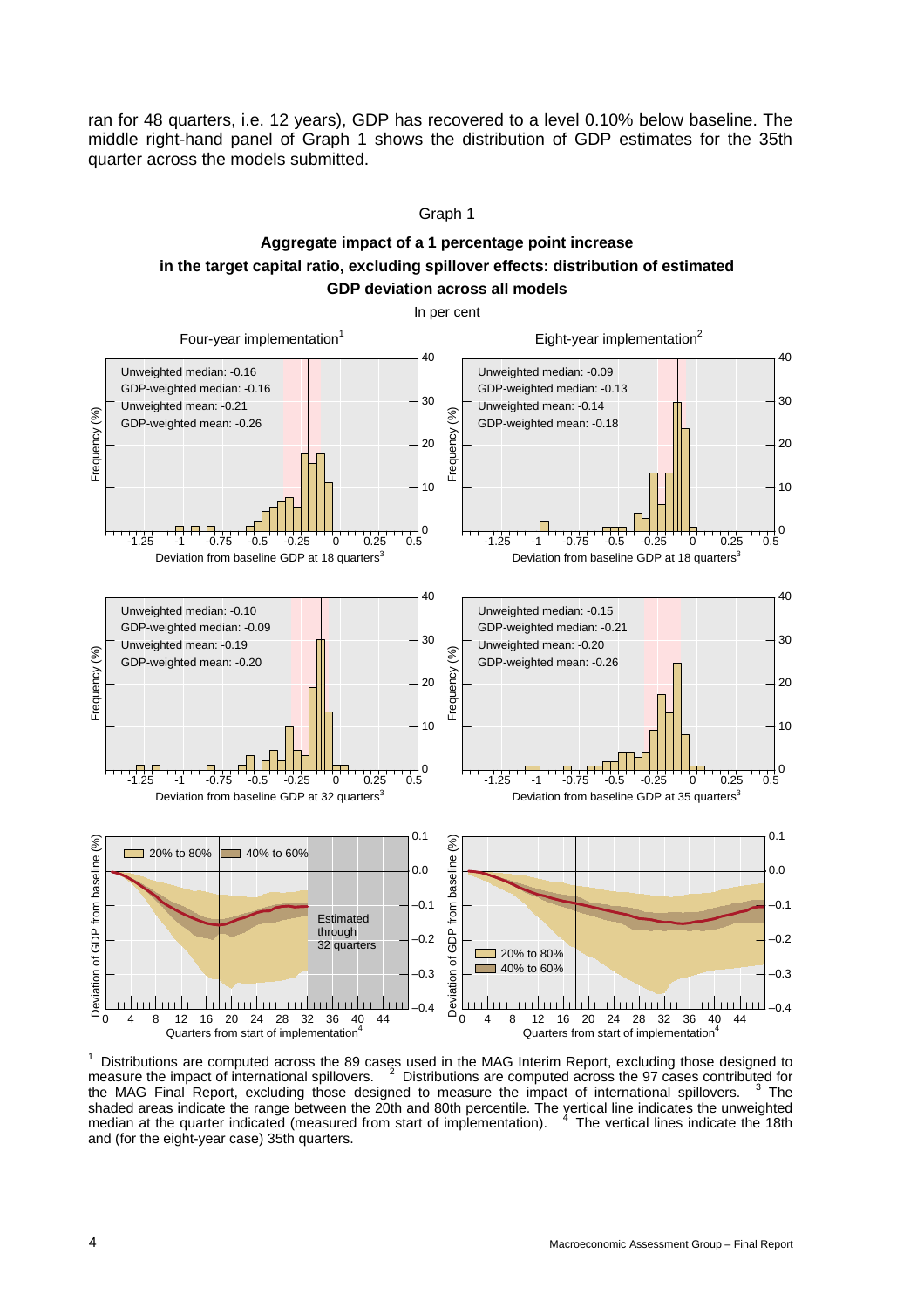For comparison, the left-hand panels of Graph 1, which are taken from the Interim Report, replicate the exercise assuming that the implementation period is four years. As discussed further in Section 3 below, the impact on the level of GDP relative to baseline from a shorter transition period is somewhat greater and takes place over a shorter time horizon.

The new results are broadly similar when model results are weighted by GDP in forming the median,<sup>[6](#page-8-0)</sup> or when the mean result is examined rather than the median. The GDP-weighted median estimate of the reduction of GDP relative to baseline in the 35th quarter is 0.21% and the GDP-weighted mean is 0.26%. Three-fifths of the results forecast a GDP reduction of between 0.07% and 0.30% at the 35th quarter. However, there are a number of results exceeding 0.50%, indicating that downside risks remain a concern.

These effects result from a combination of wider lending spreads and reduced lending volumes (Table 1). The unweighted median estimate is for a decline of lending of 1.4% relative to baseline at the 35th quarter, and a 1.5% decline by the end of the simulation. Lending spreads, in the meantime, are projected to widen by 15.5 basis points by the 35th quarter, and to narrow somewhat thereafter.

#### **Table 1. Estimated deviations of lending spreads, volumes and GDP from baseline forecasts for a one percentage point increase in the target capital ratio implemented over eight years**

|                                                                                                                                                                             | Lending volume <sup>1</sup><br>(in percent) |         | Lending spreads <sup>2</sup><br>(in basis points) |      | GDP <sup>3</sup><br>(in percent) |         |
|-----------------------------------------------------------------------------------------------------------------------------------------------------------------------------|---------------------------------------------|---------|---------------------------------------------------|------|----------------------------------|---------|
|                                                                                                                                                                             | Q <sub>35</sub>                             | Q48     | Q35                                               | Q48  | Q35                              | Q48     |
| Unweighted median                                                                                                                                                           | $-1.38$                                     | $-1.47$ | 15.5                                              | 12.2 | $-0.15$                          | $-0.10$ |
| GDP weighted median                                                                                                                                                         | $-1.11$                                     | $-1.11$ | 16.6                                              | 12.8 | $-0.21$                          | $-0.18$ |
| Unweighted mean                                                                                                                                                             | $-1.29$                                     | $-1.46$ | 18.6                                              | 17.6 | $-0.20$                          | $-0.16$ |
| GDP weighted mean                                                                                                                                                           | $-1.85$                                     | $-1.89$ | 17.9                                              | 16.7 | $-0.26$                          | $-0.22$ |
| Results reported for 38 models. <sup>2</sup> Results reported for 53 models. <sup>3</sup> Results reported for 97 models. Not including<br>international spillover effects. |                                             |         |                                                   |      |                                  |         |

As was done for the Interim Report, the IMF estimated the likely spillover effects that would result from the simultaneous strengthening of bank capital across countries. This exercise predicted that a one percentage point increase in capital ratios implemented over eight years would result in an additional 0.02% fall in GDP below baseline after 35 quarters. By the end of the simulation (the 48th quarter), the impact of spillovers is less than 0.01%. A dynamic stochastic general equilibrium model with banking estimated by the Bank of Canada obtained qualitatively similar results for the impact of international spillovers.

The overall effect of a one percentage point capital increase can thus be found by adding this estimate of spillover effects to the 0.15% median referenced above for the 35th quarter, for a total of 0.17%, while leaving the effect at the 48th quarter unchanged at 0.10%. In terms of growth rates, these results imply a 0.02 percentage point reduction in annual growth over the first 35 quarters, followed by a 0.02 percentage point increase in growth over the subsequent 13 quarters.

<span id="page-8-0"></span><sup>6</sup> In a weighted median, the sum of the weights on the values above the median value equals the sum of the weights on values below the median. As in the Interim Report, the weights reflect the share of each country's GDP in the total GDP of the countries in the MAG analysis. In cases where there was more than one estimate for a given economy, the GDP weight was equally divided among the different estimates. In calculating the GDP-weighted median, estimates that applied to more than one country (such as euro area or global estimates) were dropped.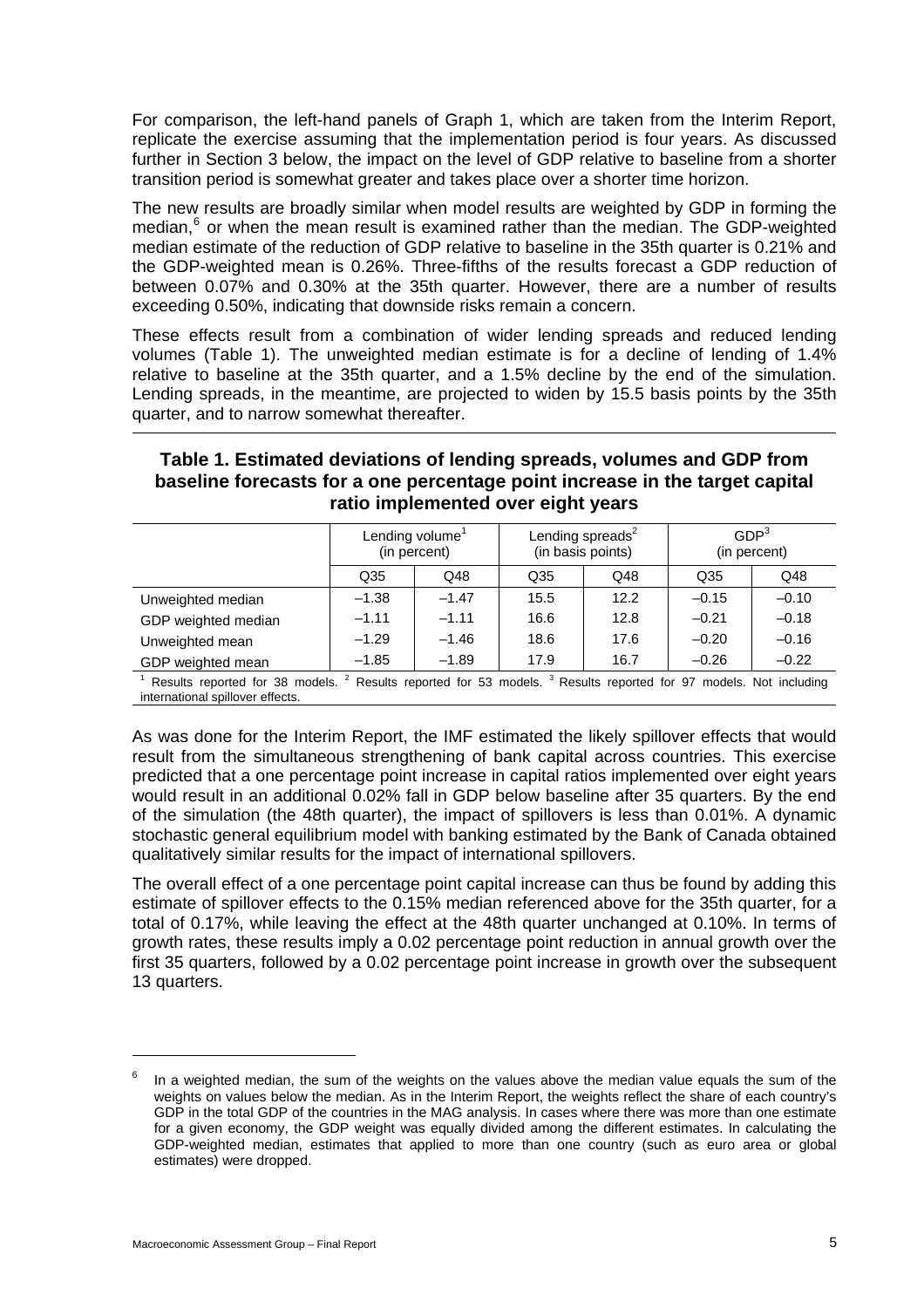#### <span id="page-9-0"></span>**2.2 Distribution of results across modelling assumptions**

The models used to generate these results employ a variety of assumptions. Graph 2 divides the modelled effects according to their treatment of two issues that are of particular relevance to the question at hand, namely: (1) whether the macroeconomic effects operate primarily through wider credit spreads or also, separately, through a reduction in lending (a tightening in lending standards) that goes beyond the impact of wider spreads; and (2) whether the model estimates incorporate the likely response of monetary authorities to any predicted slowdown in growth.

#### Graph 2

#### **Aggregate impact of a 1 percentage point increase in the target capital ratio implemented over eight years, excluding spillover effects: distribution of estimated GDP deviation across selected models<sup>1</sup>**



<sup>1</sup> Distributions are computed across models that meet the specified criteria. The vertical line indicates the unweighted median. The shaded areas indicate the range between the 20th and 80th percentile. Quarters are measured from start of implementation.

As in the Interim Report, models that seek to take account of rationing or lending standard effects (Graph 2, right-hand panels) generated a stronger macroeconomic impact than models without such effects (Graph 2, left-hand panels). Focusing on models that do not incorporate a monetary policy response (the top two panels of Graph 2), the 35-quarter impact of a one percentage point increase in the target capital ratio implemented over 8 years (using unweighted medians) rises from 0.18% in models that look only at credit spreads to 0.21% in models that also incorporate lending standard effects.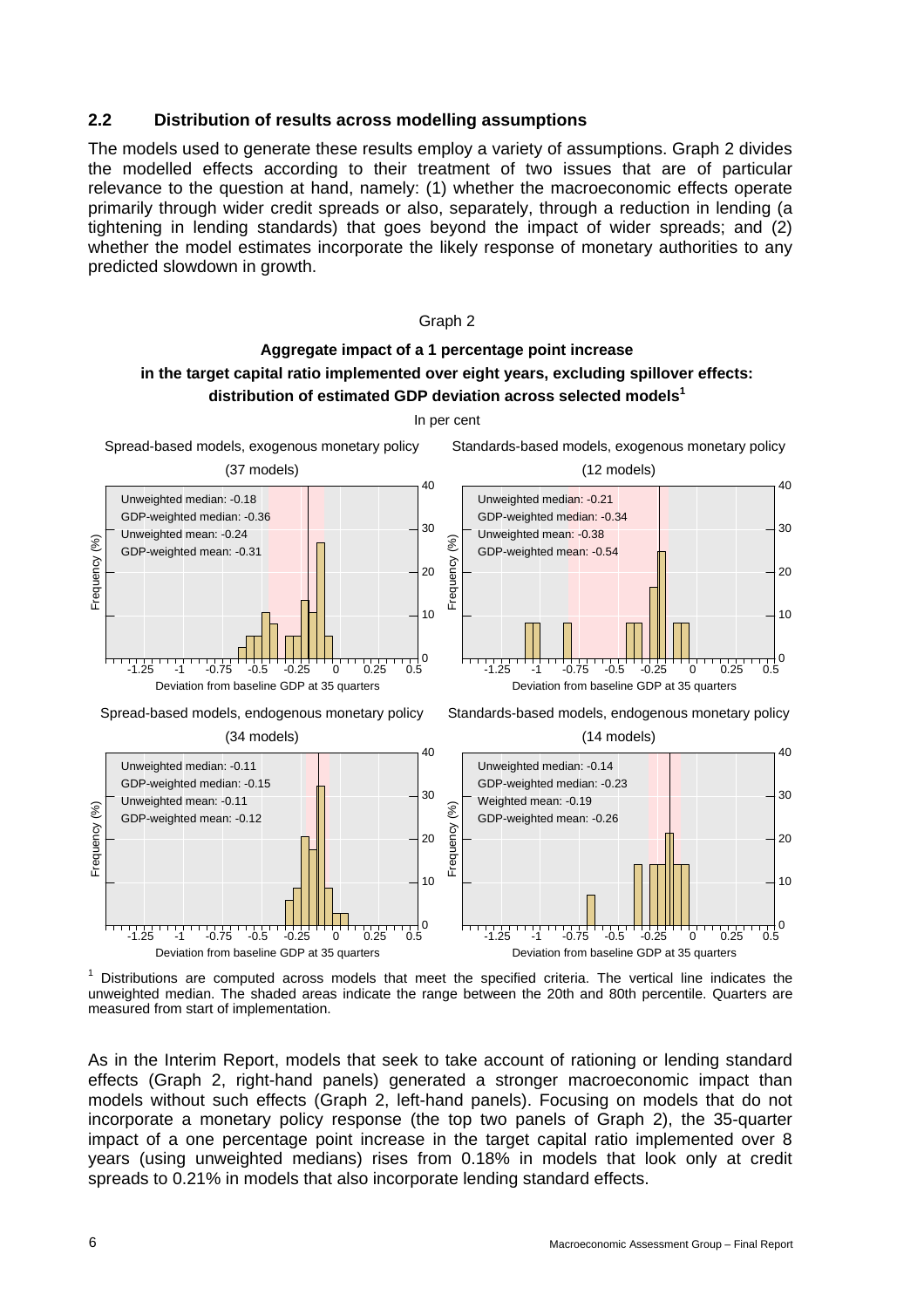Models that incorporated the potential response of monetary policy (the bottom two panels of Graph 2) tended to estimate a milder macroeconomic impact of increases in bank capital. The reduction in GDP at the 35th quarter relative to baseline is estimated to be 0.11% in the case of models based only on credit spreads (Graph 2, lower left-hand panel) and 0.14% for models that also incorporated the impact of tightened lending standards (Graph 2, lower right-hand panel).

As noted in the Interim Report, the very low levels of nominal interest rates currently prevailing in many countries may reduce the effectiveness of conventional monetary policy measures in mitigating adverse macroeconomic outcomes. However, over the longer time horizon that is considered in the present report, it is reasonable to expect that rates will eventually normalise to the point where conventional monetary policy responses will regain their typical levels of effectiveness.

#### <span id="page-10-0"></span>**2.3 The new requirements relative to the global capital shortfall**

To inform the calibration of revisions to the Basel Capital Framework, the Basel Committee conducted a Quantitative Impact Study (QIS) that assessed the impact of the Committee's capital and liquidity proposals on individual banks and the banking industry.<sup>[7](#page-10-1)</sup> The QIS found that, under the Committee's revised definitions of capital and risk-weighted assets, the riskadjusted common equity tier 1 (CET1) capital ratio of the sample of large, internationally active banks surveyed was 5.7%. The sample of smaller banks included in the study reported a higher CET1 ratio. The QIS did not attempt to estimate system-wide capital ratios, though it did note that coverage of the sample of larger banks approached 100%, while coverage for the sample of smaller banks was lower and varied across countries. The reported ratio for each group of banks was computed by taking the sum of the relevant banks' CET1 capital divided by the sum of the banks' risk-weighted assets.

For the purposes of the present study, we assume the common equity capital ratio in the global financial system under the revised definitions at the start of the simulation exercise is the same as the QIS's weighted average ratio for the larger banks at the end of December 2009, ie 5.7%. For a number of reasons, this is likely to represent a conservative estimate of the actual current global capital ratio. First, capital levels in the banking system are likely to have risen since December 2009, given improvements in bank profitability and the likelihood that banks have started to adjust their portfolio composition and strategy in response to recent and anticipated policy changes. Second, this weighted average is calculated across a subset of the surveyed banks, namely those that were large (in terms of absolute capital levels), well-diversified and internationally active. As noted, the sample of smaller banks considered by the QIS averaged higher ratios. Third, the QIS results do not factor in earnings retention and other mitigating actions going forward. For example, global banks are likely to meet the new standards in part by de-risking certain capital markets activities and by running off legacy exposures which are disproportionately penalised by the new standards, but which are not associated with traditional lending activities.

The calibrated Basel Committee proposals envisage a minimum common equity ratio of 4.5%, augmented by a capital conservation buffer of 2.5%, for an overall common equity Tier 1 capital ratio across the global banking system of 7% at the end of the eight year transition period. To achieve this target from a "starting point" of 5.7%, banks would need to raise their capital ratios by 1.3 percentage points. The GDP-impact estimates produced by MAG members were in most cases linear in bank capital. Thus, we can multiply the estimated impacts (including spillover effects) of a one percentage point increase in capital reported

<span id="page-10-1"></span><sup>&</sup>lt;sup>7</sup> The report of the QIS can be found here: [http://www.bis.org/publ/bcbs186.htm.](http://www.bis.org/publ/bcbs186.htm)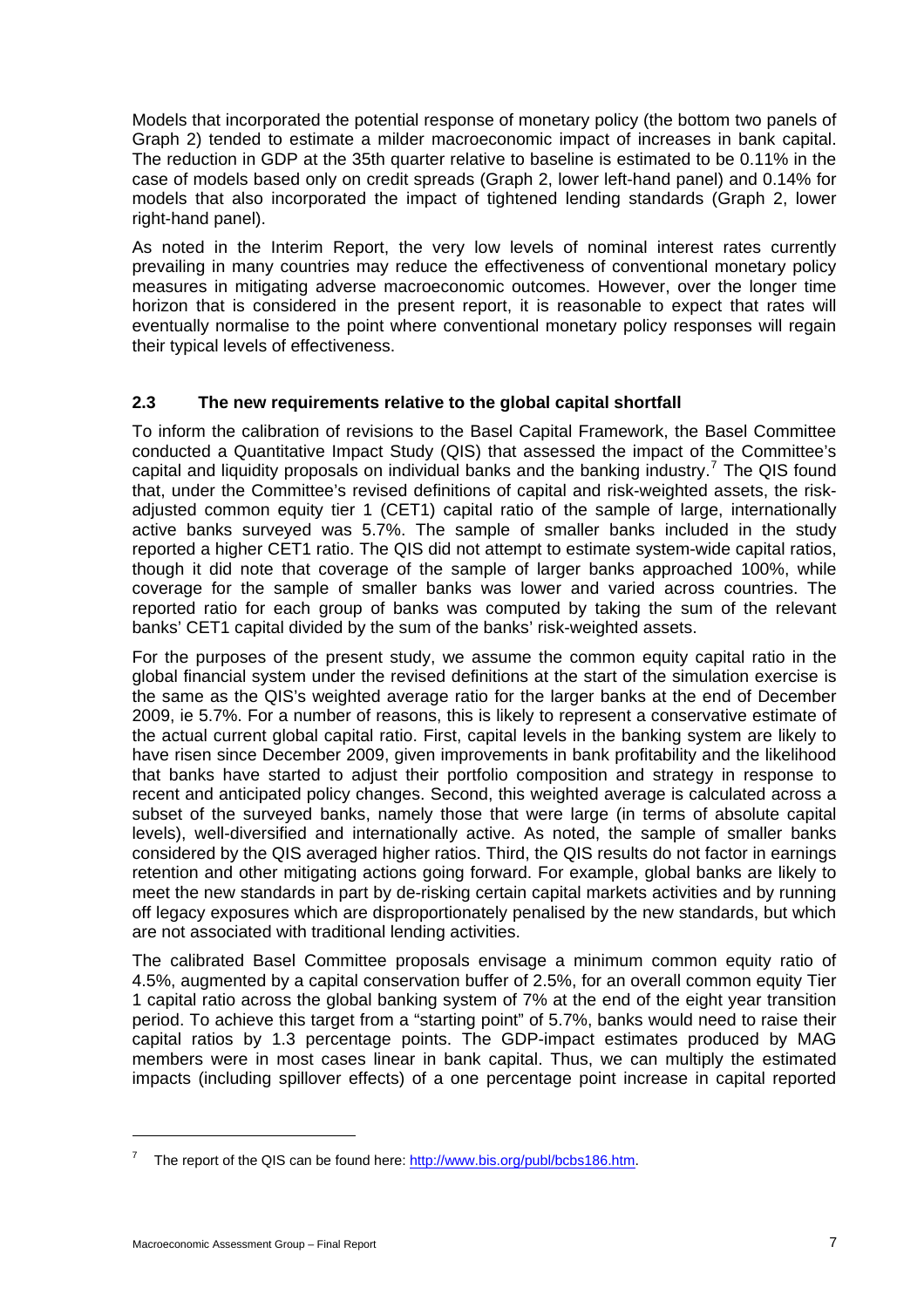above by 1.3 to obtain an estimate of the overall impact. Recall that each percentage point of additional capital was estimated to lower the path of GDP to a point 0.17% below its baseline forecast after 35 quarters, and to 0.10% below baseline in the final quarter of the simulation. This would suggest that banks' efforts to achieve the stronger capital requirements would lead to an overall reduction of GDP to a level 0.22% below baseline forecasts after 35 quarters, followed by an increase in growth to the point where GDP would stand 0.13% below baseline at the end of the simulation, i.e. the twelfth year.

Translating these GDP level effects into annual growth rates, growth would slow by some 0.03 percentage points (that is, 3 basis points) on an annualised basis during the 8  $\frac{3}{4}$  years following the start of implementation. In subsequent quarters, annual GDP growth would be projected to increase by 0.03 percentage points through the end of the simulation period.

These estimates refer to the impact on global growth of the needed increase in capital in the global banking system. As in the Interim Report, the MAG member institutions submitted results estimating the macroeconomic impact of a common, generic change in standards, that is a one percentage point increase in capital implemented over eight years, and the median and mean results reported here refer to the impact of this change on a representative economy. The actual effects of the strengthened requirements, however, are likely to be distributed unevenly across individual banks and national banking systems. All else equal, countries in which the capitalisation of a relatively larger share of the banking system currently falls below the global average are likely to experience a relatively greater economic impact, while the effect will be diminished or absent in countries where bank capital levels are already close to or above the proposed minimum requirements. Moreover, within national banking systems there is variation across banks in terms of the degree of adjustment still needed.

Should banks choose to accumulate an additional capital buffer of common equity above these required levels, then each additional percentage point increase in their target capital ratio built up smoothly over an eight year horizon would be predicted to lower GDP by a further 0.17 percentage points after 35 quarters. In terms of growth rates, each additional percentage point in the capital ratio held as a voluntary buffer would lower annual growth by some 0.02 percentage points during the period of buildup, and would add 0.02 percentage points to growth during the subsequent return towards the baseline path.

The level of such a buffer is difficult to predict based on past experience, especially in view of the changes in the regulatory and supervisory regime. For example, it is difficult to say whether, and to what extent, banks' ability to access the capital conservation buffer in times of stress will influence their desired buffer in normal times. Choices are thus likely to vary, both across banks and over time, and will evolve as experience with the new capital framework accumulates.

#### <span id="page-11-0"></span>**3 Impact of a more accelerated response of banks to the new requirements**

As noted in the Interim Report, banks may seek to implement the stronger capital requirements ahead of the schedule set out by supervisors. They might be motivated to do this in order to prove their underlying capital strength to the markets, particularly if their competitors are doing the same.

If this is the case, the more rapid implementation schedule considered in the Interim Report would again become relevant. It will be recalled that, across the 89 models submitted for that analysis, the median impact on GDP for a one percentage point increase in capital implemented across four years was at its largest after 18 quarters, when GDP was projected to be 0.19% below baseline (including the effects of international spillovers). The median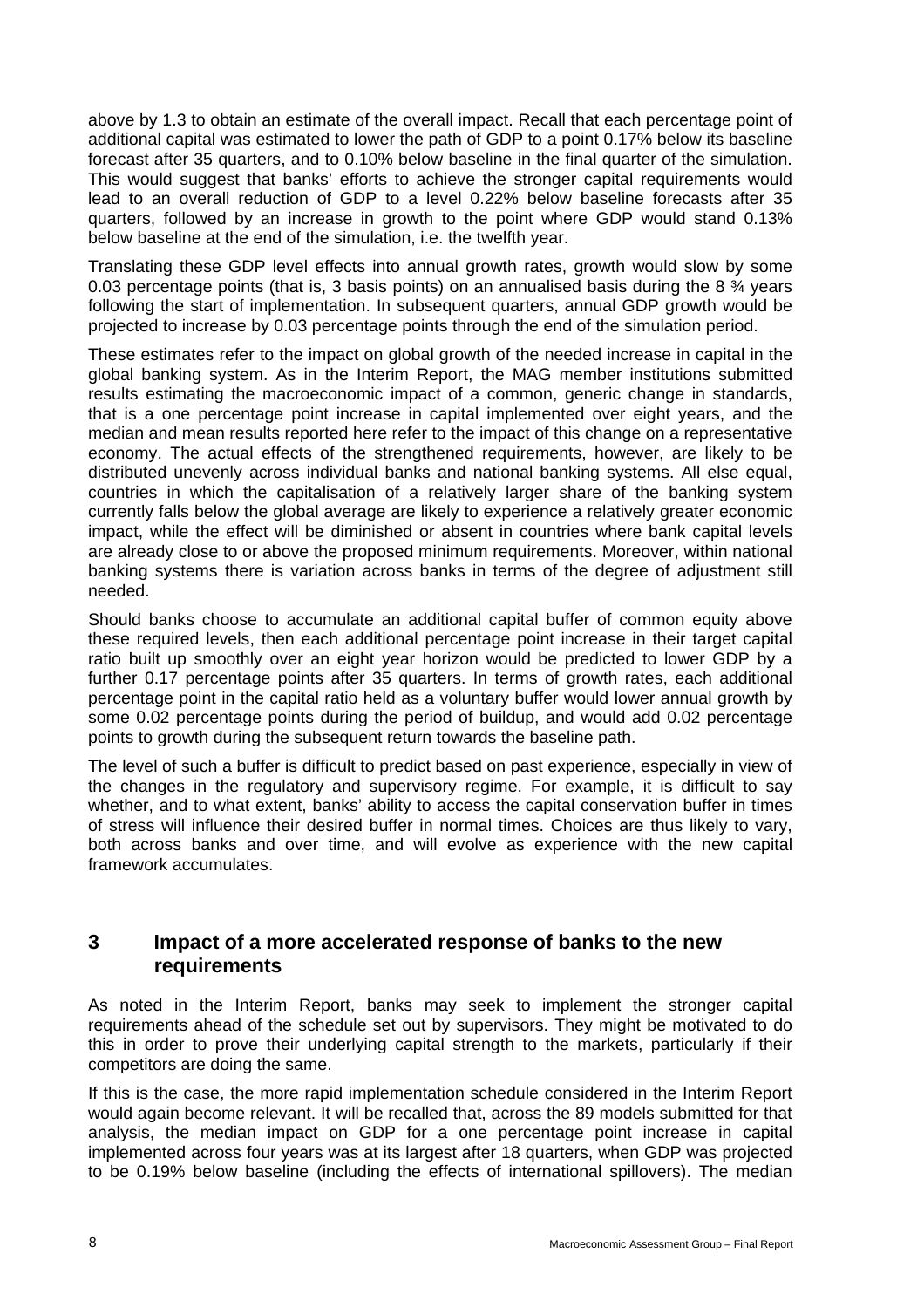path then recovered to a level about 0.12% below baseline by the end of eight years (Graph 1, left-hand panels). Using the figures set out in section 2.3 above for the overall increase in capital needed to bring the global capital ratio to a level meeting the strengthened requirements, this would suggest an overall impact of GDP of 0.25% at the 18th quarter, which would translate into a reduction of 0.05 percentage points in annual growth rates, followed by a recovery. As discussed above, growth would fall further should banks choose to accumulate an additional, voluntary common equity buffer above the required amount over the same period.

The impact would be still greater if banks choose a two-year implementation schedule. As reported in the Interim Report, if a one percentage point increase in capital is implemented over two years, GDP would fall a maximum of 0.22% relative to baseline before recovering. The maximum GDP loss in the two-year case was projected to occur in the 10th quarter after implementation. The overall maximum GDP impact in the 10th quarter of implementing the strengthened requirements would thus be 0.29%. In terms of annual growth rates, growth would need to fall by 0.11 percentage points during that time before recovering.

To summarise, the shorter implementation scenarios are estimated to provide a somewhat larger decline in the maximum amount by which the level of GDP is projected to fall relative to baseline, reflecting sharper adjustment costs, although the amounts do not differ greatly. The more rapid implementation scenarios also imply a greater impact on growth rates, since the projected decline in the level of GDP relative to baseline would take place over a shorter time frame in these scenarios.

#### <span id="page-12-0"></span>**4. Conclusions and open issues**

This Final Report extends the analysis presented in the MAG Interim Report of the potential impact of stronger capital requirements on growth over the next several years.

Viewed in terms of the median across all national estimates, the results presented above suggest that the strengthened capital requirements proposed by the Basel Committee are likely to have a relatively modest impact on growth: GDP is projected to fall by 0.22 percentage points below its baseline level in the 35th quarter after the start of implementation, followed by a recovery of growth towards baseline. This implies that annual growth rates will be reduced by 0.03 percentage points for 35 quarters, followed by a period during which annual growth will be 0.03 percentage points higher. These estimates assume that banks act so as to bring the global common equity capital ratio to a level that would meet the agreed minimum and the capital conservation buffer, according to the eight-year transition path set by supervisors. If banks choose to implement the new requirements ahead of the schedule set out by supervisors, the impact on the overall level of GDP will be somewhat greater and compressed into a shorter time period, resulting in a greater impact on growth rates. These effects would also be accentuated to the degree that banks choose to hold an additional voluntary equity capital buffer above the new standards.

As with any forecasting exercise, especially given the length of the horizon used here, there are a number of uncertainties. In particular, as identified in the Interim Report, there are a number of factors that may influence the impact of the capital requirements on bank lending, loan pricing and growth, but were not explicitly incorporated in the models estimated by MAG members. These include the ability of banks to alter their business models in response to the new capital regime (such as by altering their asset composition, reducing inefficiencies, or increasing their reliance on fee-based income); the development of non-bank credit channels; and the capacity of markets to absorb new equity offerings by banks. As noted in the Interim Report, the ability of banks to make these adjustments and the ability of markets to absorb new capital issues are likely to be greater if the transition period is a relatively long one, so the macroeconomic impact would be lessened by a longer transition. The eight year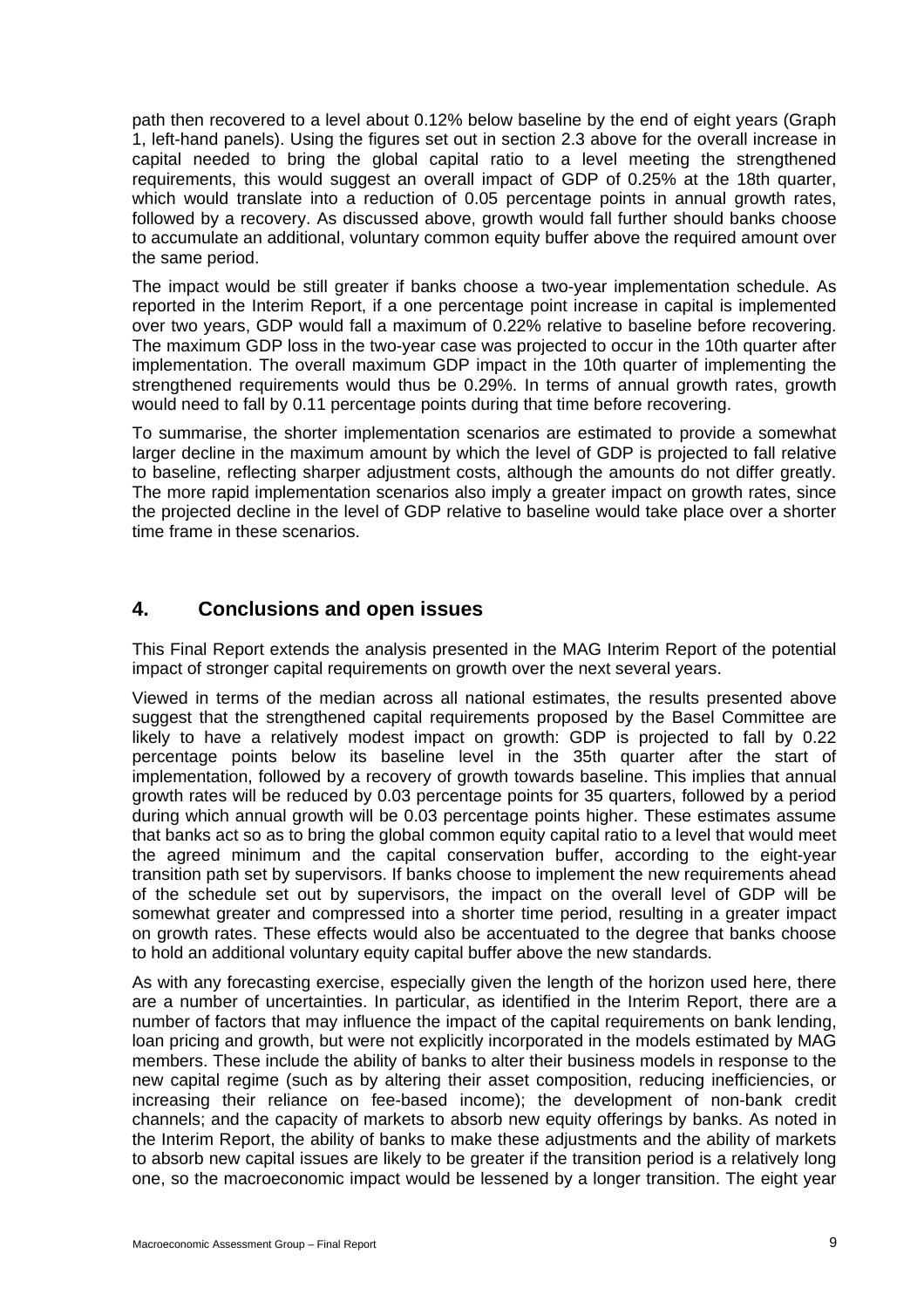transition period agreed by the Basel Committee is likely to be long enough to enable many of these offsetting adjustments to take place. However, these factors would be less likely to exert a countervailing influence to the extent that banks voluntarily choose to implement stronger capital ratios on an accelerated schedule. In addition, as noted in Section 1, no additional work was done on the impact of stronger liquidity requirements in this report, in view of the fact that the liquidity requirements are still subject to an observation period.

Although the results presented in this report and the Interim Report incorporate a number of methodological and theoretical advances in the modelling of the macroeconomic effects of conditions in the financial sector, economists still have a great deal to learn about these relationships. Further research is needed on such questions as how banks adjust their risk profiles, loan pricing, and lending behaviour in response to regulatory changes; how changes in banking sector leverage, credit spreads and bank lending volumes affect the dynamics of the macroeconomy; and the relative role of bank and non-bank credit channels in supporting macroeconomic activity. It is hoped that the ongoing debate over appropriate policies to strengthen the financial system will continue to stimulate theoretical and empirical research on these important issues.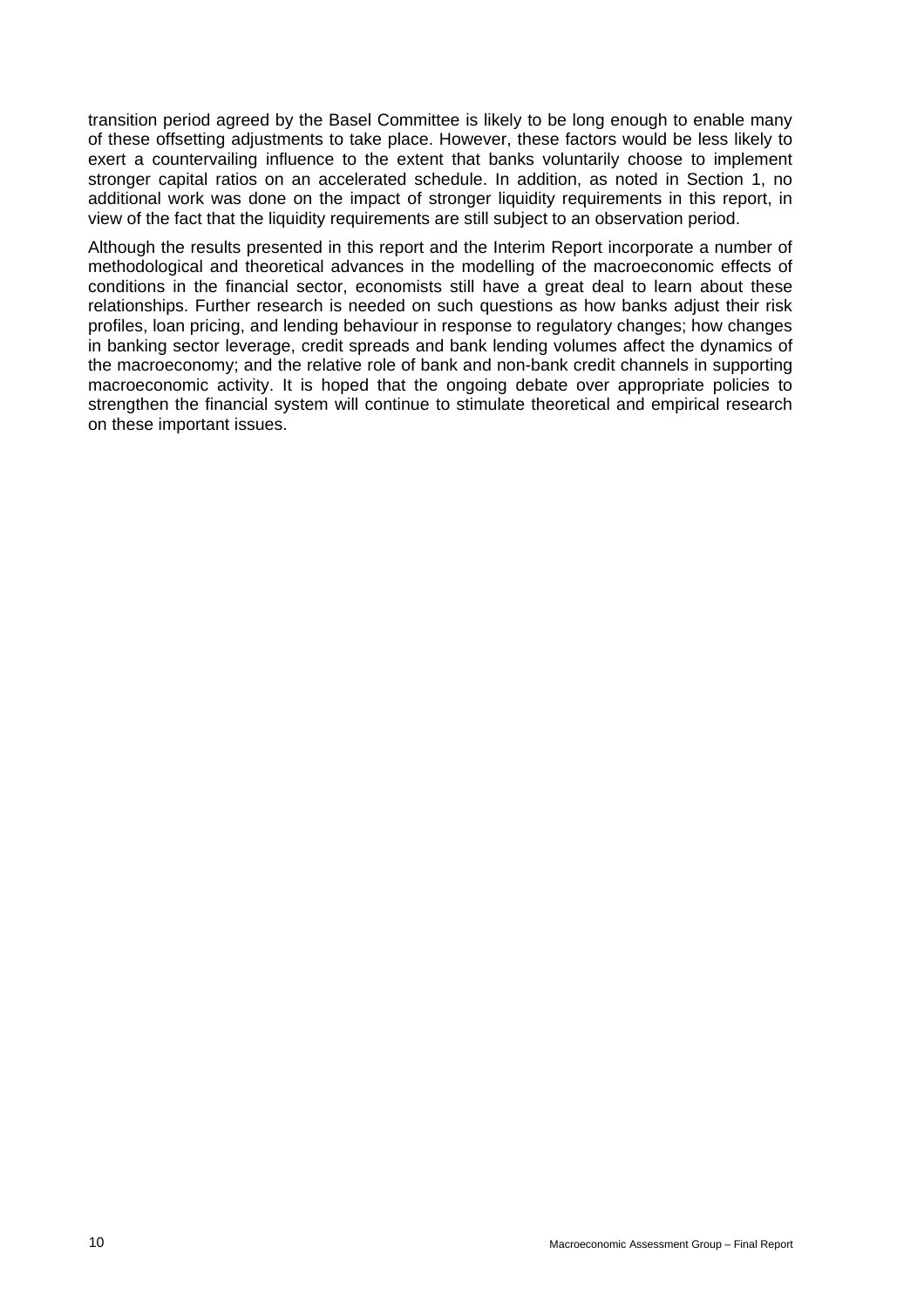### **Annex 1: Participants in the Macroeconomic Assessment Group**

<span id="page-14-0"></span>(The names in bold are the primary representatives of the respective institutions.)

| Chairman                      | <b>Stephen G Cecchetti</b><br><b>Bank for International Settlements</b>                                                                                              |
|-------------------------------|----------------------------------------------------------------------------------------------------------------------------------------------------------------------|
| Reserve Bank of Australia     | <b>Jonathan Kearns</b><br><b>Chris Becker</b><br>Dan Fabbro<br>Adam Gorajek<br>Jarkko Jääskelä<br>David Jennings                                                     |
| <b>Central Bank of Brazil</b> | <b>Nelson F Souza Sobrinho</b>                                                                                                                                       |
| <b>Bank of Canada</b>         | <b>Césaire Meh</b><br>Neville Arjani<br>Paul Corrigan<br><b>Carlos De Resende</b><br>Ali Dib<br>José Dorich<br><b>Rhys Mendes</b><br>Nikita Perevalov<br>Yang Zhang  |
| People's Bank of China        | <b>Hong Zheng</b>                                                                                                                                                    |
| <b>Bank of France</b>         | <b>Laurent Clerc</b><br>Jean-Pierre Villetelle<br>Simon Dubecq<br>Antipa Pamfili<br><b>Eric Mengus</b><br><b>Olivier Loisel</b><br>Benoît Mojon                      |
| Deutsche Bundesbank           | <b>Thilo Liebig</b><br><b>Alexander Schulz</b><br>Sandra Eickmeier<br>Victoria Galsband<br><b>Barbara Meller</b><br><b>Michael Scharnagl</b><br><b>Niels Schulze</b> |
| Bank of Italy                 | Paolo Angelini<br>Andrea Gerali<br>Alberto Locarno                                                                                                                   |

Financial Services Agency, Japan **Satoshi Ikeda** 

Ryoichi Suwa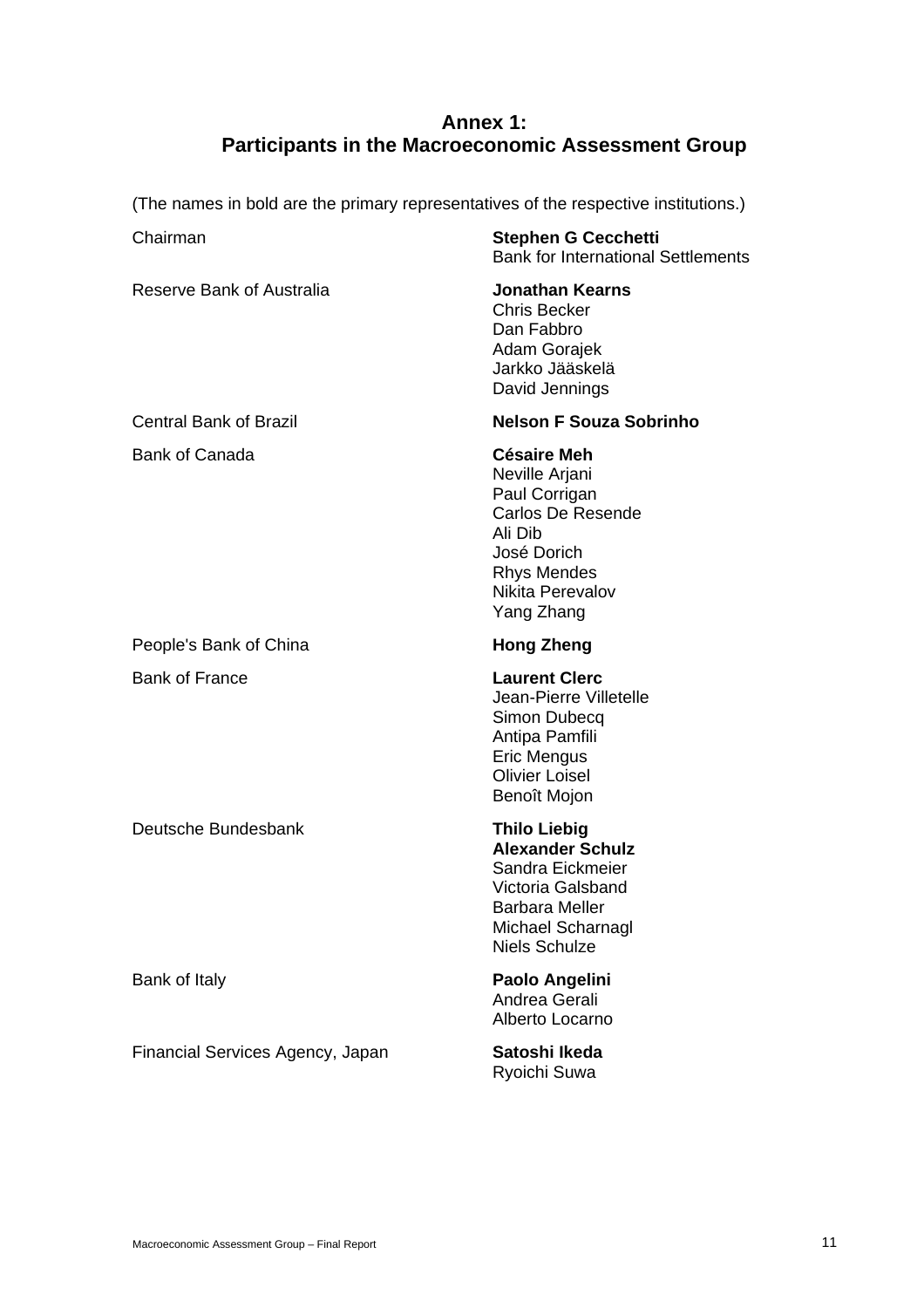| Bank of Japan                                              | <b>Ryo Kato</b><br><b>Toyo Shirota</b><br>Wataru Hirata<br>Ryoma Ikeda<br>Tomoki Tanemura                                                                                                                                                        |
|------------------------------------------------------------|--------------------------------------------------------------------------------------------------------------------------------------------------------------------------------------------------------------------------------------------------|
| Bank of Korea                                              | <b>Byunghee Seong</b><br>Jaerang Lee<br>Hueechae Jung                                                                                                                                                                                            |
| <b>Bank of Mexico</b>                                      | Daniel Samano Peñaloza<br>Miguel Díaz Díaz                                                                                                                                                                                                       |
| <b>Netherlands Bank</b>                                    | Jan Willem van den End<br><b>Beata Bierut</b><br>Robert-Paul Berben                                                                                                                                                                              |
| <b>Bank of Spain</b>                                       | <b>Angel Gavilan</b><br>Samuel Hurtado<br>Eva Ortega<br>Alberto Urtasun                                                                                                                                                                          |
| <b>Swiss National Bank</b>                                 | <b>Carlos Lenz</b>                                                                                                                                                                                                                               |
| <b>Financial Services Authority, UK</b>                    | <b>Peter Andrews</b><br>Michael Straughan<br><b>Matthew Osborne</b><br>Sebastian De Ramon<br>Zanna Iscenko                                                                                                                                       |
|                                                            |                                                                                                                                                                                                                                                  |
| Bank of England                                            | <b>Jack McKeown</b>                                                                                                                                                                                                                              |
| Board of Governors of the<br><b>Federal Reserve System</b> | <b>Michael Kiley</b><br>Jae Sim                                                                                                                                                                                                                  |
| Federal Reserve Bank of New York                           | <b>Simon Potter</b><br>Vasco Curdia                                                                                                                                                                                                              |
| <b>European Commission</b>                                 | <b>Werner Roeger</b>                                                                                                                                                                                                                             |
| European Central Bank                                      | <b>Frank Smets</b><br>Diego Rodríguez-Palenzuela<br>Matthieu Darracq-Pariès<br>Christoffer Kok-Sørensen<br>Roberto De Santis<br>Marek Jarociński<br><b>Alastair Dieppe</b><br>Alpo Willman<br>Alberto González-Pandiello<br><b>Roberto Motto</b> |
| International Monetary Fund                                | <b>Scott Roger</b><br>Jan Vlček<br><b>Francis Vitek</b>                                                                                                                                                                                          |
| <b>Financial Stability Board</b>                           | <b>Nigel Jenkinson</b>                                                                                                                                                                                                                           |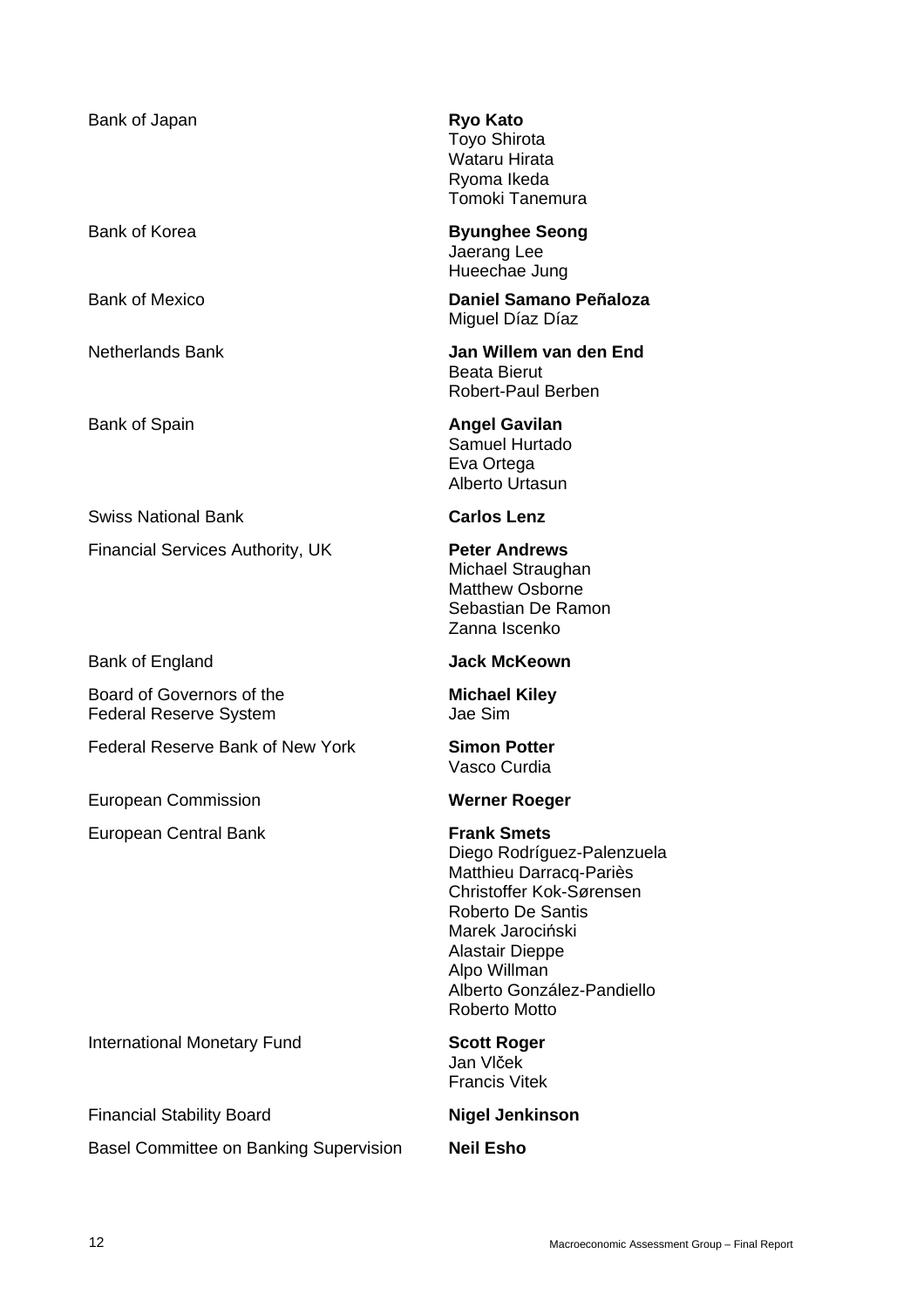**Bank for International Settlements** 

# Benjamin Cohen (Secretary)<br>Stefan Avdjiev

Dietrich Domanski Srichander Ramaswamy Jhuvesh Sobrun Jimmy Shek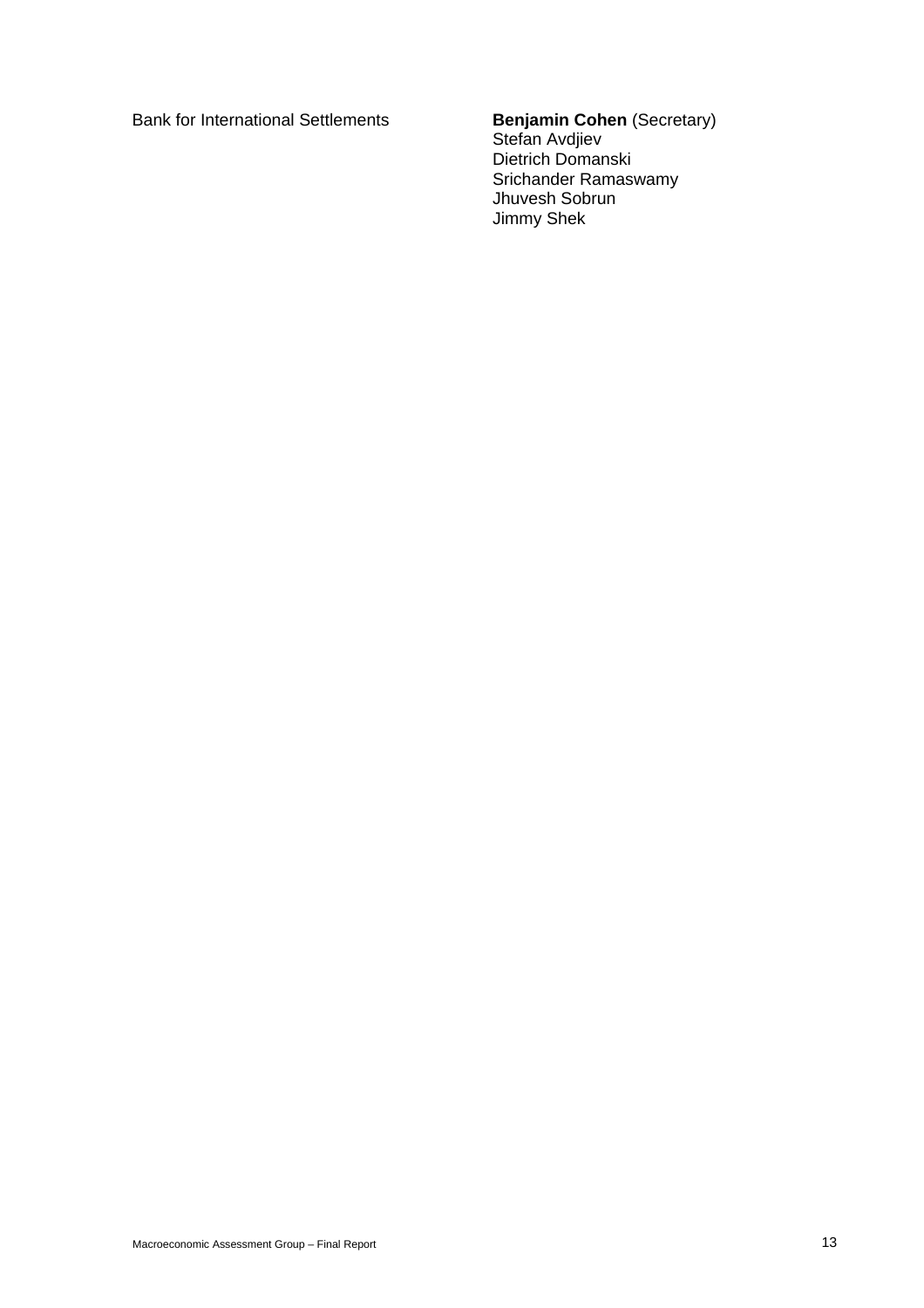#### **Annex 2. National results**

<span id="page-17-0"></span>The analysis in this report is based on 97 model results submitted by the MAG member institutions. Table A2.1 summarises members' contributions.

The Interim Report focused on the output of the 89 submitted models that used a "two-step approach", in which lending spread and volume impacts were generated by "satellite models", and then used as inputs into the standard macroeconomic forecasting and policy analysis models in use at central banks and other agencies. The satellite models incorporated a number of techniques. Some of these used a "model bank" approach, which involved estimating banks' adjustments to their capital and assets in response to differences between their actual and target (desired) capital ratios. The estimated target ratio was inferred from the past behaviour of capital ratios, or simply based on average capital levels over a specified period of time. Members then estimated an econometric model in order to capture the response of various balance sheet items to the distance-from-target variable, while controlling for other factors such as GDP growth, the policy rate, inflation, and aggregate bank charge-offs. Others used simpler approaches, such as accounting-based estimates that held a control variable (such as the bank's return on equity) constant and calculated the adjustments to balance sheet and lending spread variables that would be needed to achieve the desired capital target under this constraint.

Most of the results that are summarised in the present report also use this two-step approach. A small number of results, however, make use of techniques submitted to the MAG and discussed as "alternative approaches" in the Interim Report, namely reduced form estimations or bank-augmented dynamic stochastic general equilibrium (DSGE) models. The reduced form estimations use past statistical relationships among capital, growth and other variables to estimate the likely growth effects of tighter capital and liquidity regulation, through the use of vector auto-regression techniques. DSGE estimations aim to provide a coherent framework for policy discussion and analysis by capturing the dynamic relationships among different macroeconomic variables while being grounded in microeconomic theory. Unlike most DSGE models, bank-augmented DSGE estimations model financial intermediaries and their balance sheets explicitly. The reduced form and bank-augmented DSGE estimates were added to the overall population of models summarised in the present report because members felt they had gained experience in constructing and estimating these models, relative to the Interim Report, and were more confident that they accurately captured the impacts being considered here.